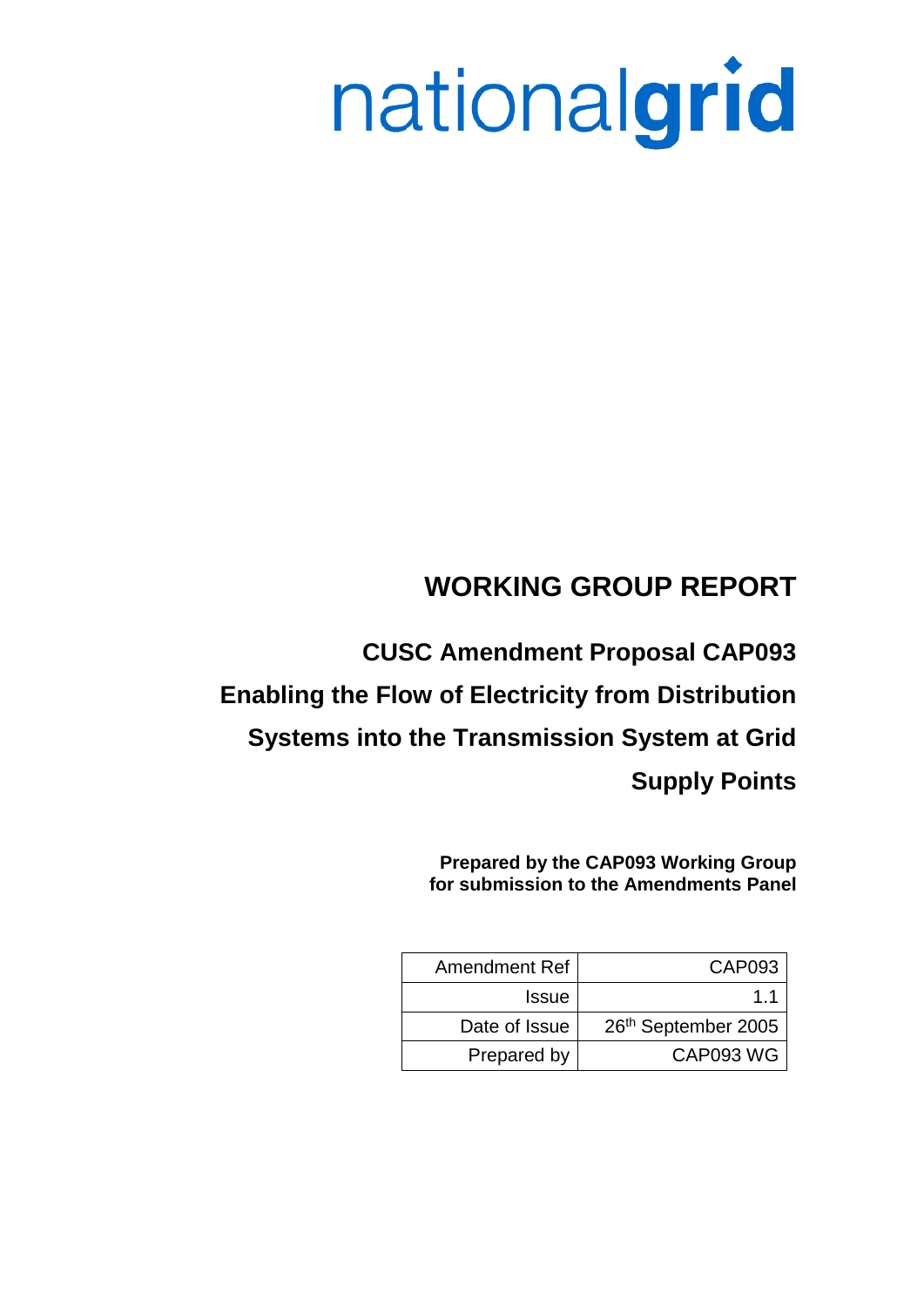# **I DOCUMENT CONTROL**

# **a National Grid Document Control**

| Version | <b>Date</b> | <b>Author</b> | <b>Change Reference</b>                                                      |
|---------|-------------|---------------|------------------------------------------------------------------------------|
| 0.1     | 05/09/05    | J Greasley    | Initial Draft for Working Group Comment                                      |
| 1.0     | 15/09/05    | J Greasley    | <b>Final Working Group Report</b>                                            |
| 1.1     | 26/09/05    | J Greasley    | Final Working Group Report incorporating<br>comments from CUSC Panel Members |

# **b Distribution**

| <b>Name</b>                                | <b>Organisation</b> |
|--------------------------------------------|---------------------|
| The Gas and Electricity Markets Authority  | Ofgem               |
| <b>CUSC Parties</b>                        | Various             |
| <b>Panel Members</b>                       | Various             |
| National Grid Industry Information Website |                     |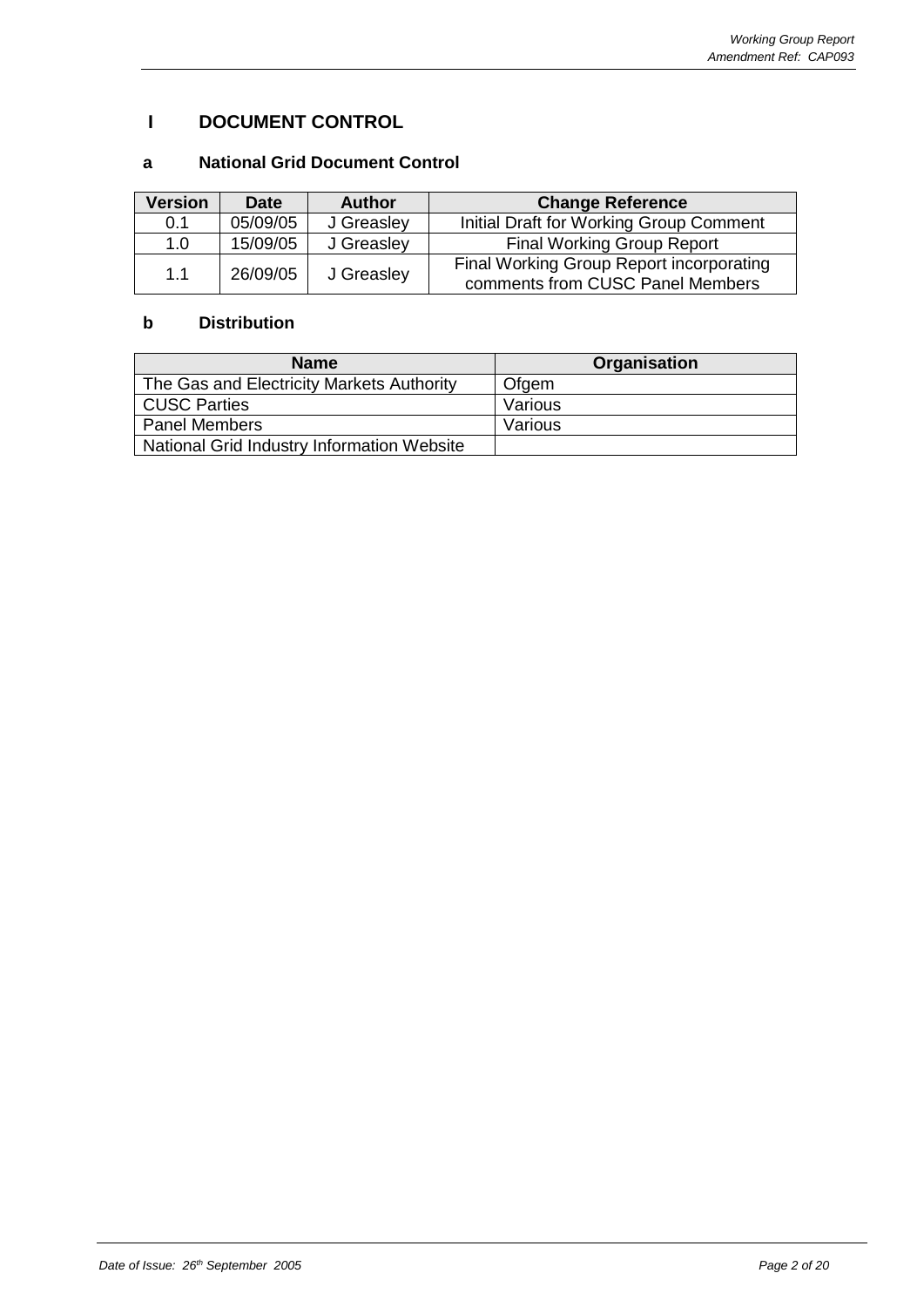# **II CONTENTS TABLE**

| $\mathbf{I}$  |        |                                                               |  |
|---------------|--------|---------------------------------------------------------------|--|
|               | a<br>b |                                                               |  |
| $\mathbf{II}$ |        |                                                               |  |
| 1.0           |        |                                                               |  |
|               |        |                                                               |  |
| 2.0           |        |                                                               |  |
| 3.0           |        |                                                               |  |
| 4.0           |        | ASSESSMENT AGAINST APPLICABLE CUSC OBJECTIVES 8               |  |
| 5.0           |        |                                                               |  |
| 6.0           |        | PROPOSED IMPLEMENTATION AND TIMESCALES 12                     |  |
| 7.0           |        |                                                               |  |
| 8.0           |        |                                                               |  |
|               |        |                                                               |  |
|               |        | ANNEX 2 - WORKING GROUP TERMS OF REFERENCE AND MEMBERSHIP. 16 |  |
|               |        |                                                               |  |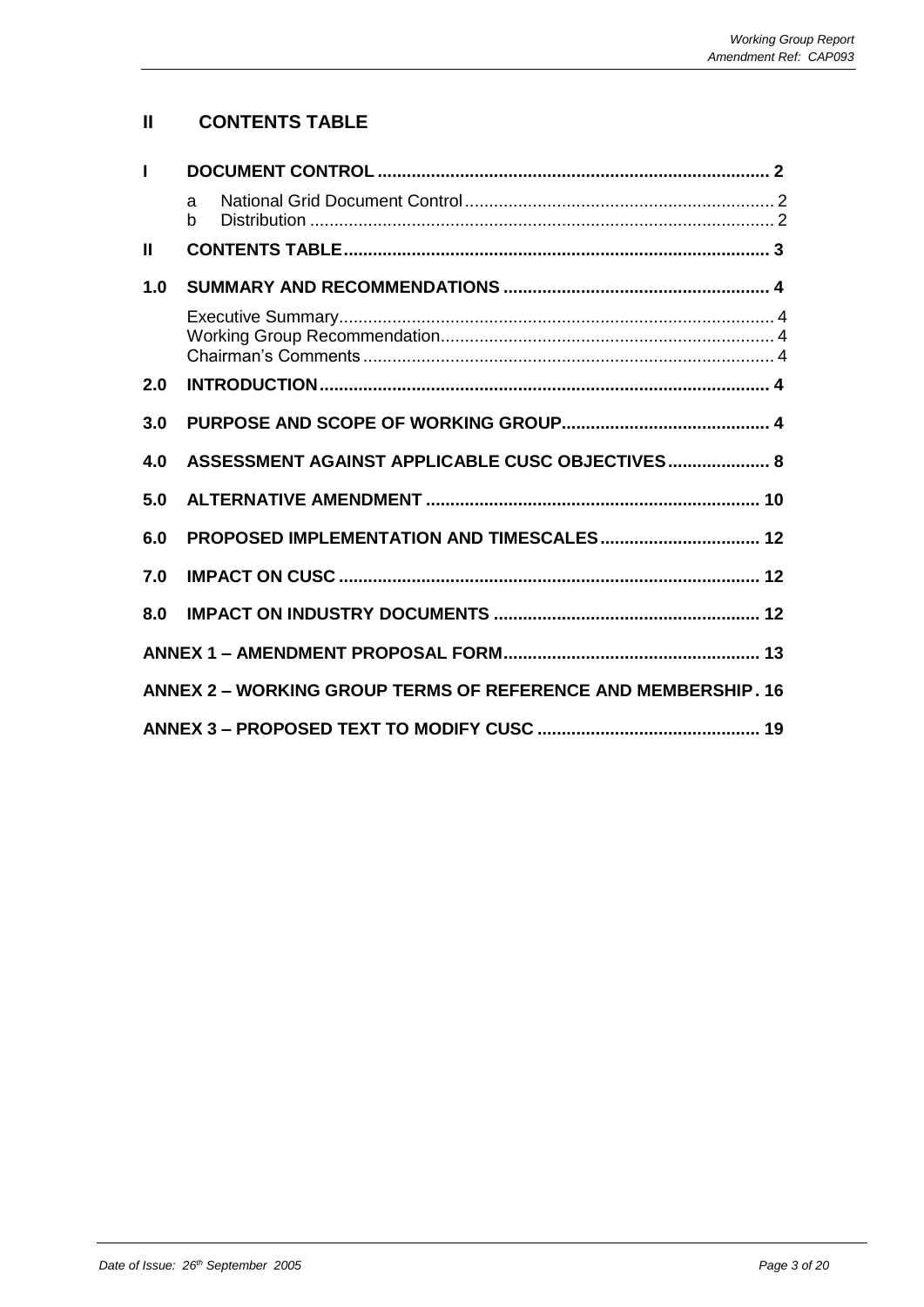# **1.0 SUMMARY AND RECOMMENDATIONS**

## **Executive Summary**

- 1.1 CUSC Amendment Proposal CAP093 Enabling the Flow of Electricity from Distribution Systems into the Transmission System at Grid Supply Points (see Annex 1) was raised by Central Networks on  $21<sup>st</sup>$  June 2005. The CUSC Amendments Panel determined that a Working Group should be established to consider this proposal prior to industry consultation. The Terms of Reference were agreed (Annex 2) with a requirement to report back to the September 2005 CUSC Amendments Panel Meeting.
- 1.2 The Working Group Report has been prepared in accordance with Section 8.17 of the CUSC and it is the view of the Working Group that the Terms of Reference have been discharged.
- 1.3 The Working Group met three times and has evaluated and assessed the proposal against the Applicable CUSC Objectives in accordance with its Terms of Reference.

## **Working Group Recommendation**

- 1.4 The CAP093 Working Group recommends that the Amendment Proposal and the Alternative Amendment should now proceed to wider industry consultation in accordance with CUSC Section 8.17.12(b).
- 1.5 The majority view of the Working Group is that the original proposal for CAP093 does better facilitate the applicable CUSC objectives. Some Working Group members indicated that they preferred the Working Group Alternative Amendment (including the proposer of the original amendment).

## **Chairman's Comments**

1.6 The Chairman of the CAP093 Working Group would like to thank the members of the CAP093 Working Group for their efforts in contributing to a constructive debate.

# **2.0 INTRODUCTION**

2.1 CAP093 was raised by Central Networks and aims to recognise the flow of electricity from distribution systems into the transmission system at Grid Supply Points. CAP093 asserts that the CUSC does not currently formally recognise the right for export via distribution systems onto the transmission system although Distribution Network Operators (DNOs) are under an obligation to offer terms for embedded generation seeking connection to their network. There is, however, no corresponding clear obligation on National Grid to receive the consequential export. This inconsistency is preventing DNOs making offers to connect embedded generation, as National Grid believes that it is unable to offer terms to the DNO.

# **3.0 PURPOSE AND SCOPE OF WORKING GROUP**

3.1 The Working Group was tasked with assisting the CUSC Amendments Panel in the evaluation of CUSC Amendment Proposal CAP093 (Enabling the Flow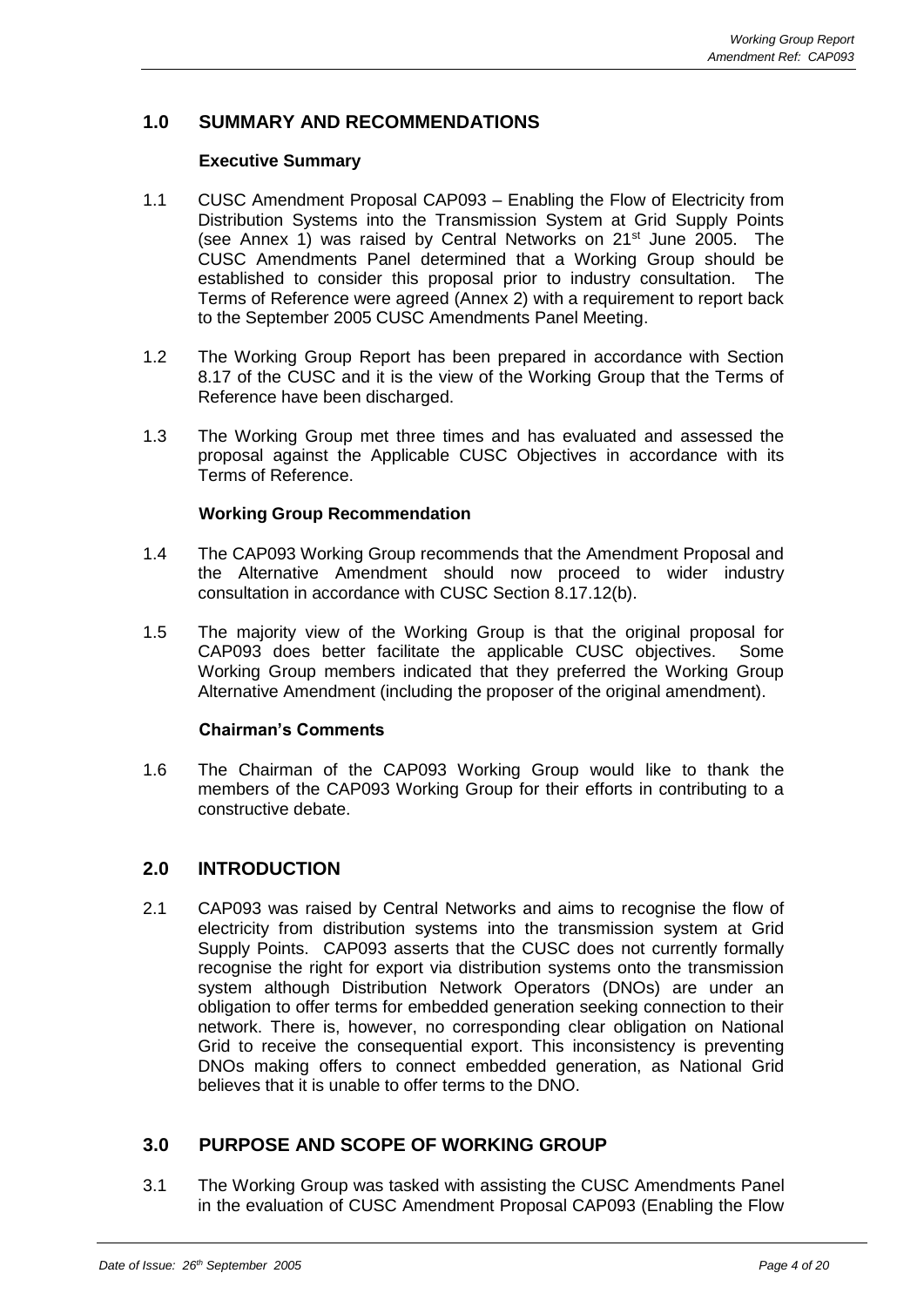of Electricity from Distribution Systems into the Transmission System at Grid Supply Points) in accordance with Section 8.17 of the CUSC.

- 3.2 The Working Group met three times and had a wide ranging and constructive discussion on the specific issues raised by CAP093 and the whole subject of Transmission Access, including the potential licensing implications of increased embedded generation on the GB Transmission System.
- 3.3 In particular when assessing CAP093, the Working Group considered:
	- whether flow of electricity from distribution systems into the transmission system is currently recognised
	- whether the current wording in the CUSC is a "defect"
	- whether it would be appropriate to change the definitions of "Grid Supply" Point" and "Distribution System"
	- the wider implications of the proposals
	- consideration of possible alternative options
	- clarification of interface between NGC and owner of transmission rights

## **Outcome of Working Group Discussions**

- 3.4 It was acknowledged by Working Group members that exporting onto the GB Transmission System does currently occur at a limited number of Grid Supply Points (GSP) in England and Wales and that there was at present ambiguity in the CUSC regarding whether or not this activity was allowed. The Working Group was split as to whether the lack of clarity in the CUSC meant that GSP exporting could occur within the existing CUSC guidelines.
- 3.5 A number of opinions were discussed relating to the appropriate holder of any access rights. A Working Group member noted that there was no need to grant particular rights to distributors, as they did not need to place power onto, or take power from, the transmission system. Instead, access rights should be accrued to generators (and, in the case of demand, suppliers) and quantified for larger developments via the purchasing of Transmission Entry Capacity (TEC).
- 3.6 Detailed analysis was provided to the Working Group at a national and a DNO level which indicated where export has occurred on the GB Transmission System. The Working Group noted that no net export occurred when embedded generation was aggregated at GSP group level (analysis was provided to back this statement).
- 3.7 It was acknowledged that the amount of export which did not have an associated TEC was relatively small and did not currently affect the efficient and effective operation of the GB Transmission System<sup>1</sup>. It was accepted by Working Group members that this amount would potentially increase in the medium to long term future, given the overall forecast for embedded generation growth and the government's current renewable energy policies. National Grid suggested that this growth in embedded generation and subsequent increase in GSP exports could result in difficulties in the management of the GB Transmission System, if some revised arrangements were not put in place. A Working Group member argued that even with TEC, under the current CUSC definitions, exports onto Transmission could be viewed as illegitimate.

<sup>1</sup> A Working Group member noted that in Scottish Transmission areas any export was catered for in the design of the connection agreement.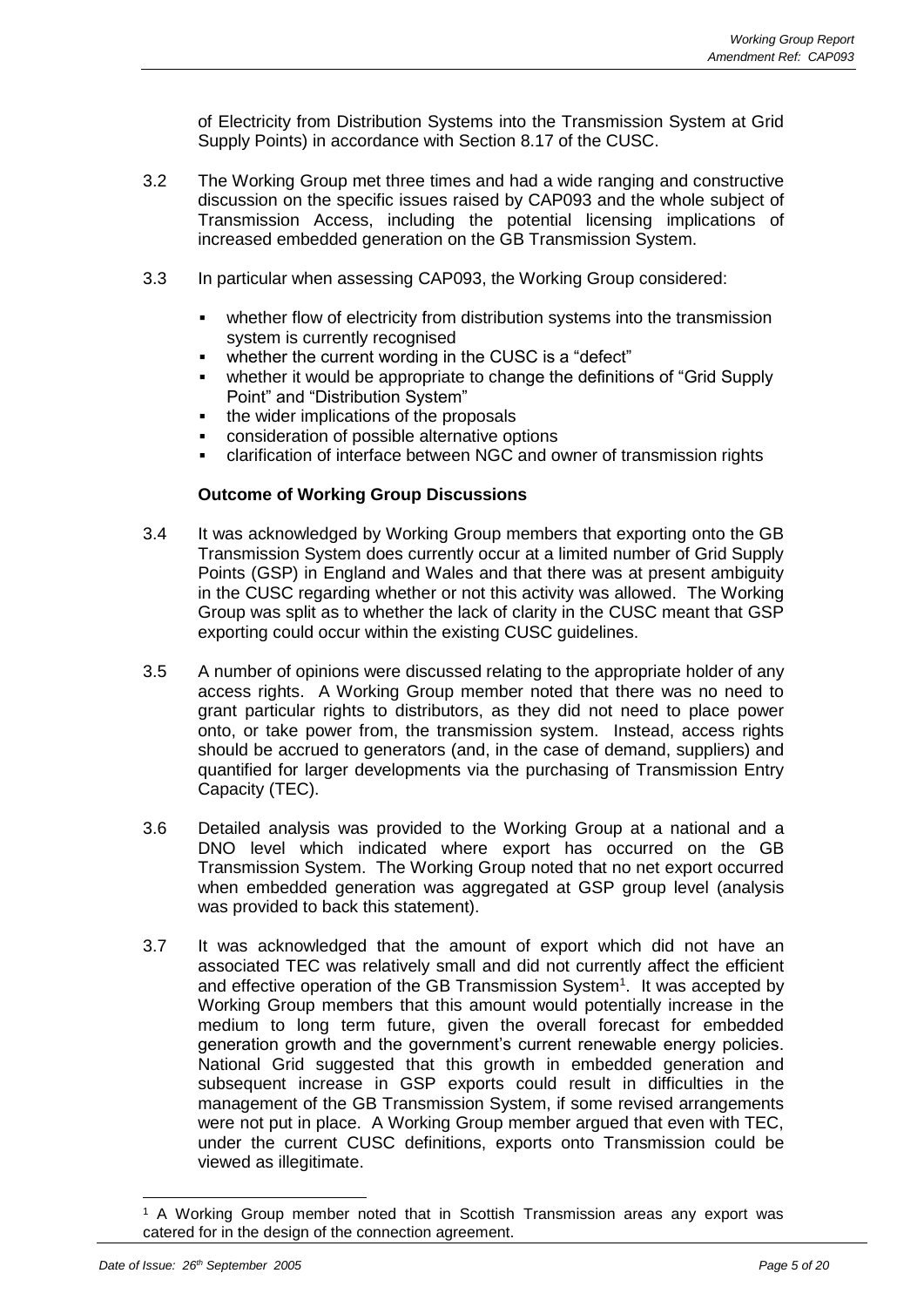- 3.8 It was noted by the Working Group members that this potential increase in GSPs exporting could lead to discrimination between generators who connect directly to the GB Transmission System and those who choose to embed. This is because the embedded generator may not have a TEC and hence not be liable for Transmission Network Use of System (TNUoS) charges. One Working Group member observed that there are examples of large embedded generators that have TEC and pay TNUoS charges, but do not create export to the Transmission System because their output is offset by demand in the relevant GSP.
- 3.9 One Working Group member noted that such discrimination might not be undue and may have no impact on the efficient, co-ordinated and economical development of transmission and distribution system (which is the key test for any charging regime). The National Grid member maintained that 1MW of embedded generation has exactly the same effect on transmission infrastructure as 1MW of directly connected generation.
- 3.10 The Working Group discussed the current classifications of embedded generation MW thresholds for Small, Medium and Large Power Stations which are shown in the following table:

|                                                           | <b>Small</b> | <b>Medium</b>              | Large        |
|-----------------------------------------------------------|--------------|----------------------------|--------------|
| <b>National Grid</b>                                      | $50$ MW      | $\geq$ 50MW &<br>$<$ 100MW | $\geq$ 100MW |
| <b>SP Transmission Ltd</b>                                | $<$ 5MW      | $\geq$ 5MW & <30MW         | $\geq$ 30MW  |
| <b>Scottish Hydro-Electric</b><br><b>Transmission Ltd</b> | $<$ 5MW      |                            | $\geq$ 5MW   |

Power stations owned by licensed generators are obliged to obtain TEC.

- 3.11 The National Grid member stated his interpretation of the CUSC that exports onto the GB Transmission System are legitimate if they are supported by the appropriate access rights i.e. TEC, and that this process was covered clearly in Section 6.5 of the CUSC which deals with the interfaces between embedded power stations, the DNO, and National Grid. Other groups members were not convinced that any physical flow from Distribution Systems into Transmission System at GSPs was strictly legal under the CUSC definitions, regardless of whether or not this was covered by TEC.
- 3.12 It was therefore proposed by the National Grid representative that if DNOs were allowed to export at a GSP level, it would seem untenable that this could be done without aligning the rights to export at a GSP with the existing rights to export at other points on the GB Transmission System i.e. by a generator through the holding of appropriate TEC and thus consequential amendments to the CUSC e.g. Section 2, 3, 5 and 6 would be required, along with changes to the charging methodologies.
- 3.13 Although the Working Group acknowledged that there was potential for discrimination between embedded and non-embedded generators, the majority of Working Group members did not agree that consequential changes to the CUSC were required in addition to the changes proposed by CAP093. This was because in their view CAP093 only sought to change definitions to allow de-facto or new exports to be recognised rather than changing the contractual framework.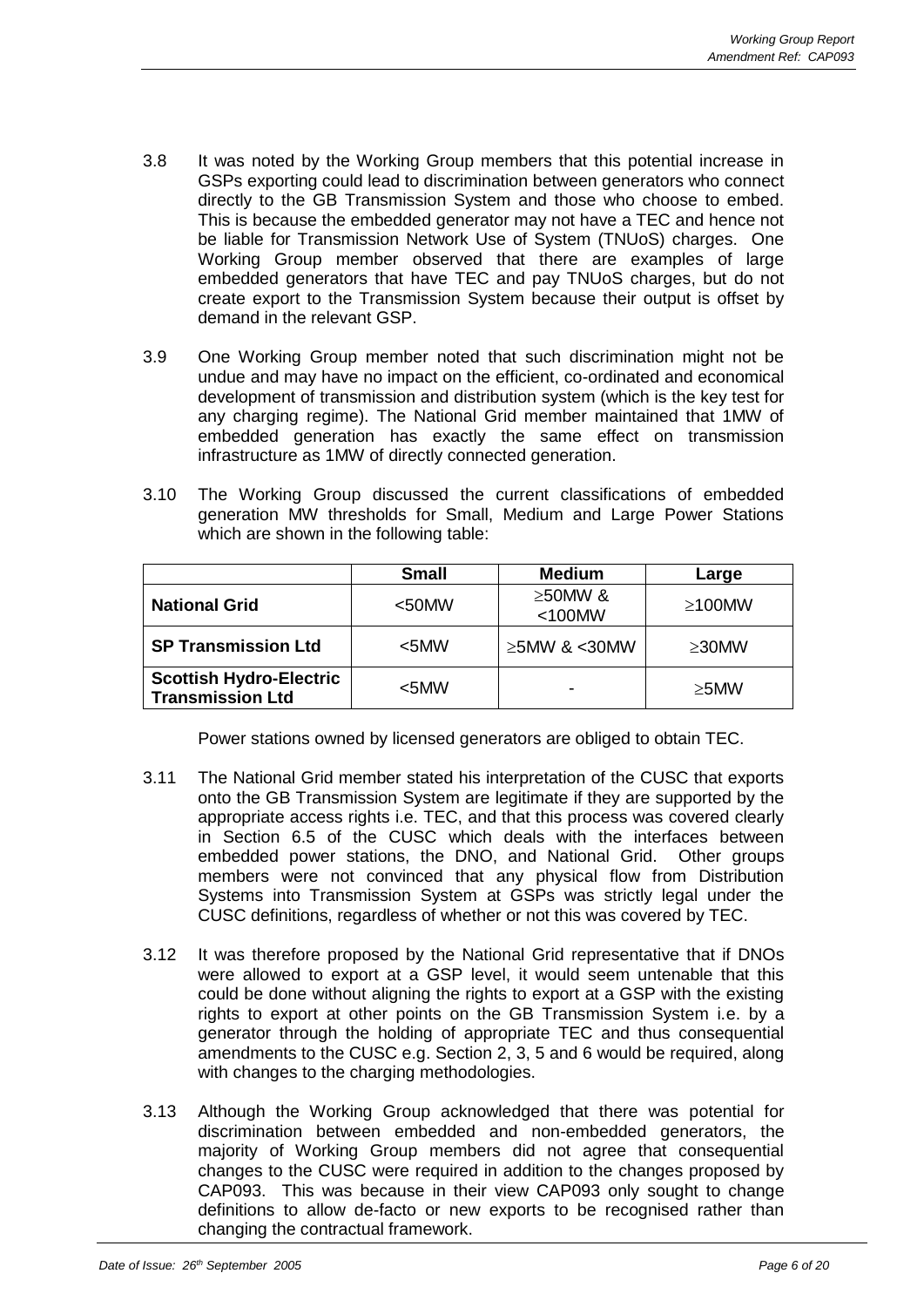- 3.14 Working Group members did agree that it was important that the charging regime was transparent and fair to all parties and the group did acknowledge the difficulty that CAP093 could potentially cause National Grid regarding its charging methodology and obligations relating to non discrimination.
- 3.15 National Grid confirmed that it could work with the new proposed definition of Distribution System, but drew attention to the desirability of consistency of definition between Transmission and Distribution Licences and the CUSC. "Distribution System" is defined similarly in the Distribution Licence compared with the Transmission Licence to suggest two way flow is legitimate, whilst the current CUSC definition only suggests one way flow is legitimate. Approval of CAP093 would align the CUSC definition to one more akin to the Distribution and Transmission Licence definition of Distribution System, which allows the distribution of electricity from a Distribution System to the point of delivery, including to a Transmission System.
- 3.16 In contrast, the Distribution and Transmission Licences and current CUSC are consistent on their definition of "Gird Supply Points" (any point at which electricity is delivered from a transmission system to a distribution system). However approval of CAP093 would introduce a new CUSC definition of "GSP" suggesting two way flow is legitimate which would not be consistent with either Licence as summarised in the table below:

|                     | <b>Transmission</b><br><b>Licence</b> | <b>Distribution</b><br><b>Licence</b> | <b>CUSC</b><br>(baseline) | <b>CUSC</b><br>(CAP093) |
|---------------------|---------------------------------------|---------------------------------------|---------------------------|-------------------------|
| <b>Distribution</b> | Two Way                               | Two Way                               | One Way                   | Two Way                 |
| <b>System</b>       |                                       |                                       | (Transmission to          |                         |
|                     |                                       |                                       | Distribution)             |                         |
| <b>GSP</b>          | One Way                               | One Way                               | One Way                   | Two Way                 |
|                     | (Transmission                         | (Transmission                         | (Transmission to          |                         |
|                     | to Distribution)                      | to Distribution)                      | Distribution)             |                         |

- 3.17 It was acknowledged that it would be desirable for the definitions across codes/licences to be consistent with each other.
- 3.18 One Working Group member enquired whether National Grid would be able to offer connection terms to a DNO if CAP093 was approved. National Grid stated that it may allow connection to the Transmission System if it was apparent (at the time of application) that export would occur, subject to whatever terms National Grid may wish to suggest are appropriate to allow National Grid to manage transmission system consequences in order to continue to manage an efficient and co-ordinated system. A Working Group member indicated that this stance would subvert and frustrate the intent of CAP093.
- 3.19 In addition it was noted by the Working Group that in Scotland, distribution companies were already dealing with connection offers which would involve increased export to the Transmission System. These offers would be viewed as an intended flow of power rather than spill, since spill tends to imply that export is accidental rather than deliberate.

### **Wider Implications of CAP093**

3.20 The Working Group discussed the wider implications of the proposal and considered possible alternative options. It was noted by the Working Group that any possible alternatives would involve a fundamental review of the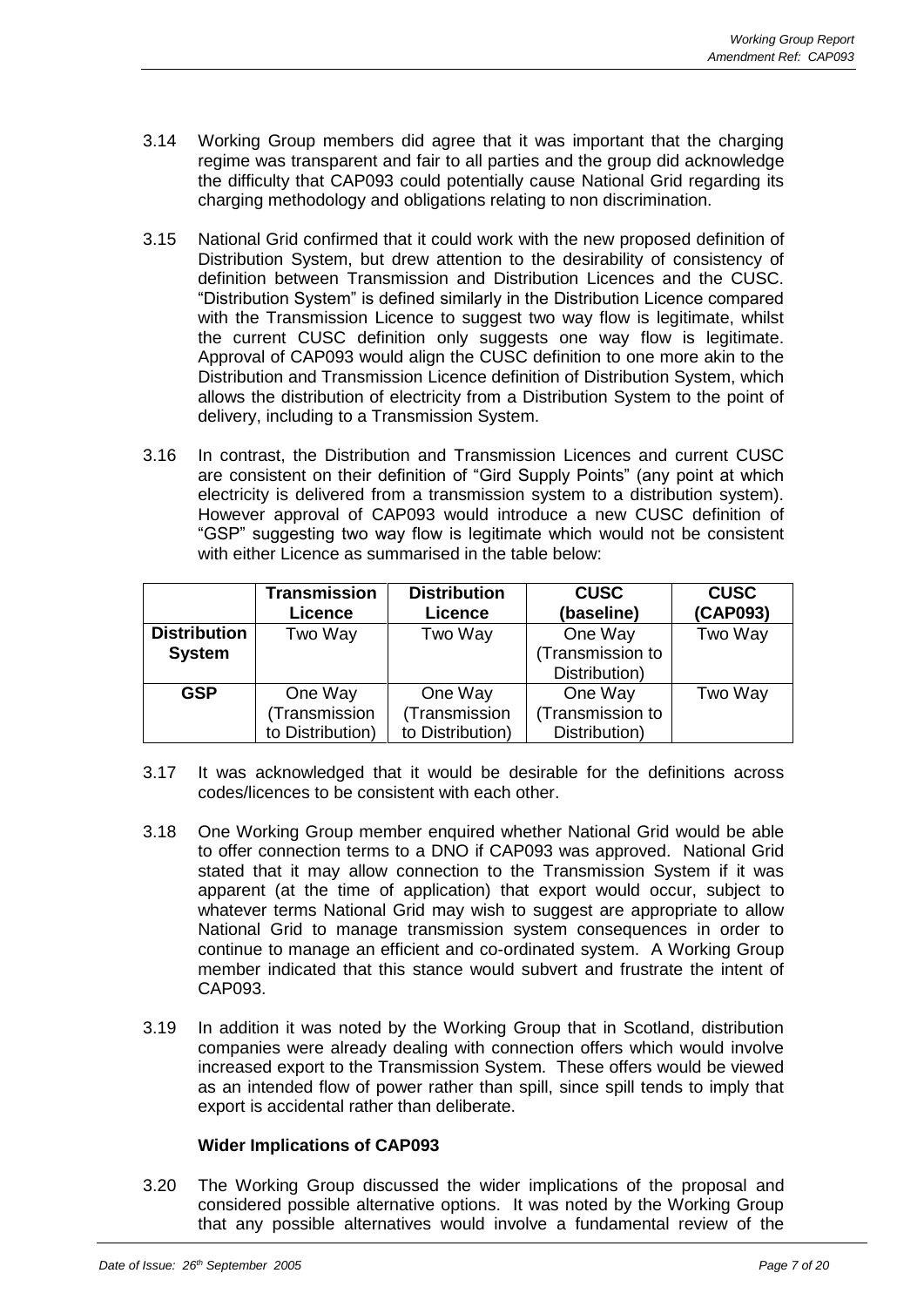current charging and access regimes and possible amendments to the relevant Acts of Parliament.

- 3.21 The Working Group members acknowledged that the issues posed by CAP093 were part of a much larger debate outside the scope of the Amendment Proposal, which needed to take place within the industry.
- 3.22 It was anticipated by the Working Group that Ofgem's consultation paper on Embedded Generation, due for publication end of 2005/early 2006, would encompass the discussions which have already occurred on this issue and provide ideas/guidance on the best way forward.
- 3.23 Therefore the Working Group acknowledged the wider issues that CAP093 highlighted but agreed that CAP093 could be considered without resolution of these wider issues.

# **4.0 ASSESSMENT AGAINST APPLICABLE CUSC OBJECTIVES**

- 4.1 CUSC Amendments are required to be assessed in terms of their ability to better facilitate achievement of the applicable CUSC Objectives. These are set out in Paragraph 1 of Condition 10 of National Grid's Transmission Licence and can be summarised as follows:
	- a) the efficient discharge by the Licensee of the obligations imposed on it by the Act and the Transmission Licence; and
	- b) facilitating effective competition in the generation and supply of electricity, and (so far as consistent therewith) facilitating such competition in the sale, distribution and purchase of electricity.
- 4.2 As proposer of this modification Central Networks believes that the Amendment Proposal would better achieve the applicable CUSC objectives in the manner described below:
	- a) the efficient discharge by the Licensee of the obligations imposed on it by the Act and the Transmission Licence
		- The amendment proposal would make GSP export, which the Working Group accept already takes place, legal within the CUSC. The amendment would rectify a current anomaly in the CUSC thus enabling licensees to fulfil their licence obligations in an efficient manner.
	- b) facilitating effective competition in the generation and supply of electricity, and (so far as consistent therewith) facilitating such competition in the sale, distribution and purchase of electricity.
		- The amendment proposal paves the way for government policies on renewable energy to be realised and would allow additional embedded generation to be connected to the GB Total System and thus increasing competition within the market place.
- 4.3 The majority of Working Group members were in favour of the amendment proposal on the grounds that it corrected a current defect within the CUSC which is resulting in the refusal to offer connection terms within England and Wales. Therefore if CAP093 was approved and subsequently implemented it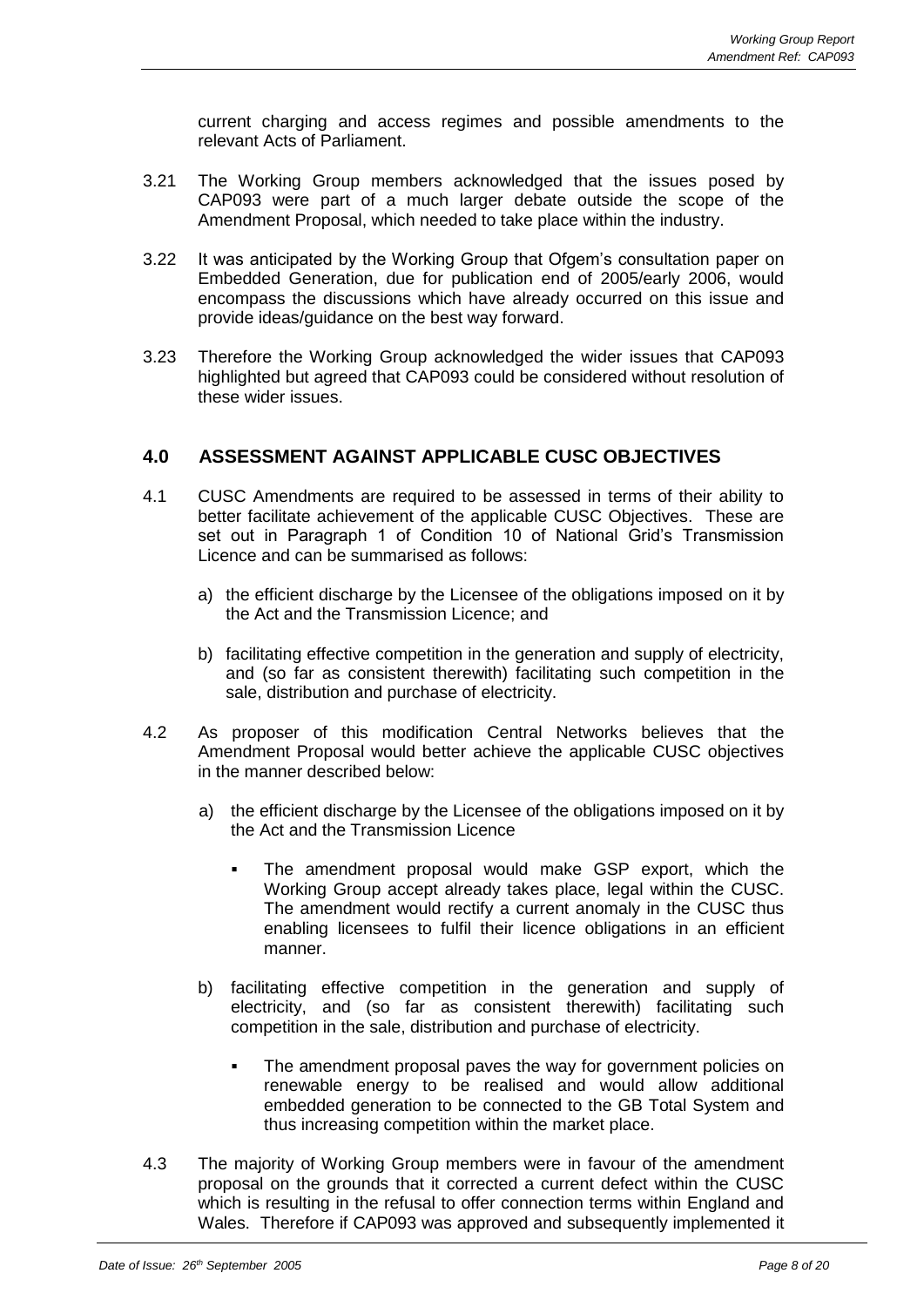would remove an obstacle to industry entry and/or participation and thus facilitate effective competition in the generation and supply of electricity.

- 4.4 There were concerns amongst some Working Group members that the implementation of CAP093 would result in discrimination between embedded and non-embedded generators as spilling embedded generators without TEC would avoid TNUoS charges.
- 4.5 A Working Group member argued that CAP093 would provide commercial incentives for the development of sizeable projects to connect to the distribution system (avoidance of TNUoS), when it may be more economic and efficient for that generation to connect to transmission.
- 4.6 National Grid has concerns that LEEMPS proposals may not be adequate in safe-guarding system security if CAP093 was approved. The Grid Code and System Operator requirements defined under LEEMPS are appropriate where the scale of embedded generation connections is as anticipated and limited to medium power stations. However, if >1GW wind generation projects carved up into sub 100MW units were forthcoming (as National Grid believes would occur if CAP093 is approved), then this does call into question the appropriateness of these stations not having to provide ancillary services or maintaining a BMU to enable NGC to manage system requirements.
- 4.7 Further, given that TEC is a parameter (amongst others) against which transmission capacity is designed, CAP093 would not enable the efficient expansion and maintenance of the system and it would not be clear which part of the GB SQSS connections should be designed against and/or conform to.
- 4.8 If CAP093 was approved, National Grid indicated that additional guidance would be requested from Ofgem on the following issues:
	- Whether to consider an exporting GSP a demand connection or a generation connection and the appropriate design standard to form part of the GB SQSS.
	- The implementation of CAP093 would not result in any contravention of Electricity Transmission Licence Condition C7 which prohibits discrimination amongst users.
	- The appropriate mechanism through which to manage system constraints where exporting GSPs without TEC have a contributory effect.
- 4.9 A Working Group member argued that CAP093 did not go far enough and that a subsequent amendment to the CUSC would be required to clarify what was meant by 'distribution'. The Working Group member proposed that the term should refer to 'making distribution assets available for the carriage of energy to persons other than the owner or operator of that distribution system, even if there is only one other person connected to any relevant electric line or electrical plant'.
- 4.10 The Working Group member believed that this consequential change would be required to complete the clarification that large power stations may, were economical and efficient to do so, be connected to distribution systems without TEC, even if this is by means of dedicated feeder to a connection point.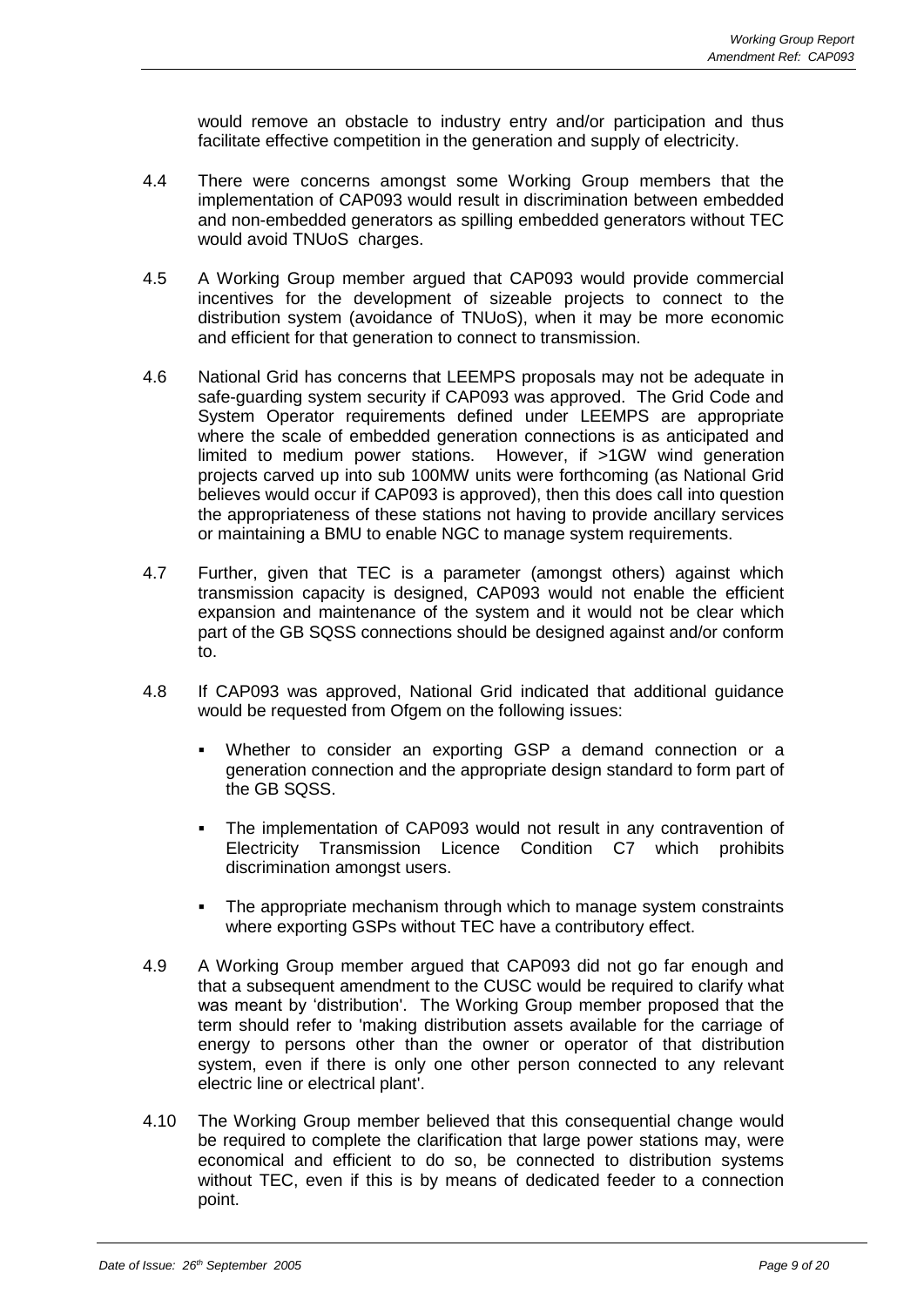- 4.11 The National Grid representative stated that network built by a DNO between a generator and a GSP and where there was no DNO demand on the DNO assets could be regarded as a generation spur. A DNO member stated that DNO can only build a distribution system with regulatory funds, as anything included in the Regulatory Asset Base (RAB) of the licensed entity, provided it is wholly or mainly comprised of low voltage lines and plant, is part of a distribution system, irrespective of what it is actually connected to.
- 4.12 All Working Group members were in agreement that embedded generation is set to grow significantly in the coming years. The Working Group was divided as to whether or not amending a small number of CUSC definitions would best serve the current regime.

# **5.0 ALTERNATIVE AMENDMENT**

## **Description of Alternative Amendment**

5.1 One Working Group Alternative Amendment was submitted by a group member. The Alterative Amendment proposes that additional clarity is given to the newly defined 'Distribution System', as put forward in the original Amendment Proposal. This subsequently amended definition is contained in Annex 3 – Part B, of this document.

## **Justification for Working Group Alternative Amendment**

- 5.2 It is the view of the Working Group member that neither this, nor the original Amendment Proposal, is required on a strict interpretation. Distributors do not need rights to export onto the Transmission System, as they are not Trading Parties. In theory, so long as a Trading Party (for example, an embedded generator with a TEC) has access rights then any export can (commercially) be accepted onto the Transmission System.
- 5.3 In practice, however, the making of connection offers by distributors to generators is being delayed by confusion over the nature of modifications at DNO/Transmission connection points ('GSPs').
- 5.4 The Working Group member argued that currently, there was a lack of clarity at the operational level over the commercial rights under CUSC:
	- for GSPs to be used for the carriage of energy from distribution to transmission systems;
	- to link generation to a GSP by assets provided by a distributor;
	- for such generation to be classed as embedded in that distribution system; and
	- for distributors to request any necessary modifications to National Grid assets in their role as a distributor.
- 5.5 The Working Group member submits that it is self-evident that distributors should be able to:
	- offer connections to generators; and
	- seek consequential modifications, if required, to GSPs

in each case in their role as licensed distributors.

The Working Group member further submits that it is self-evident that: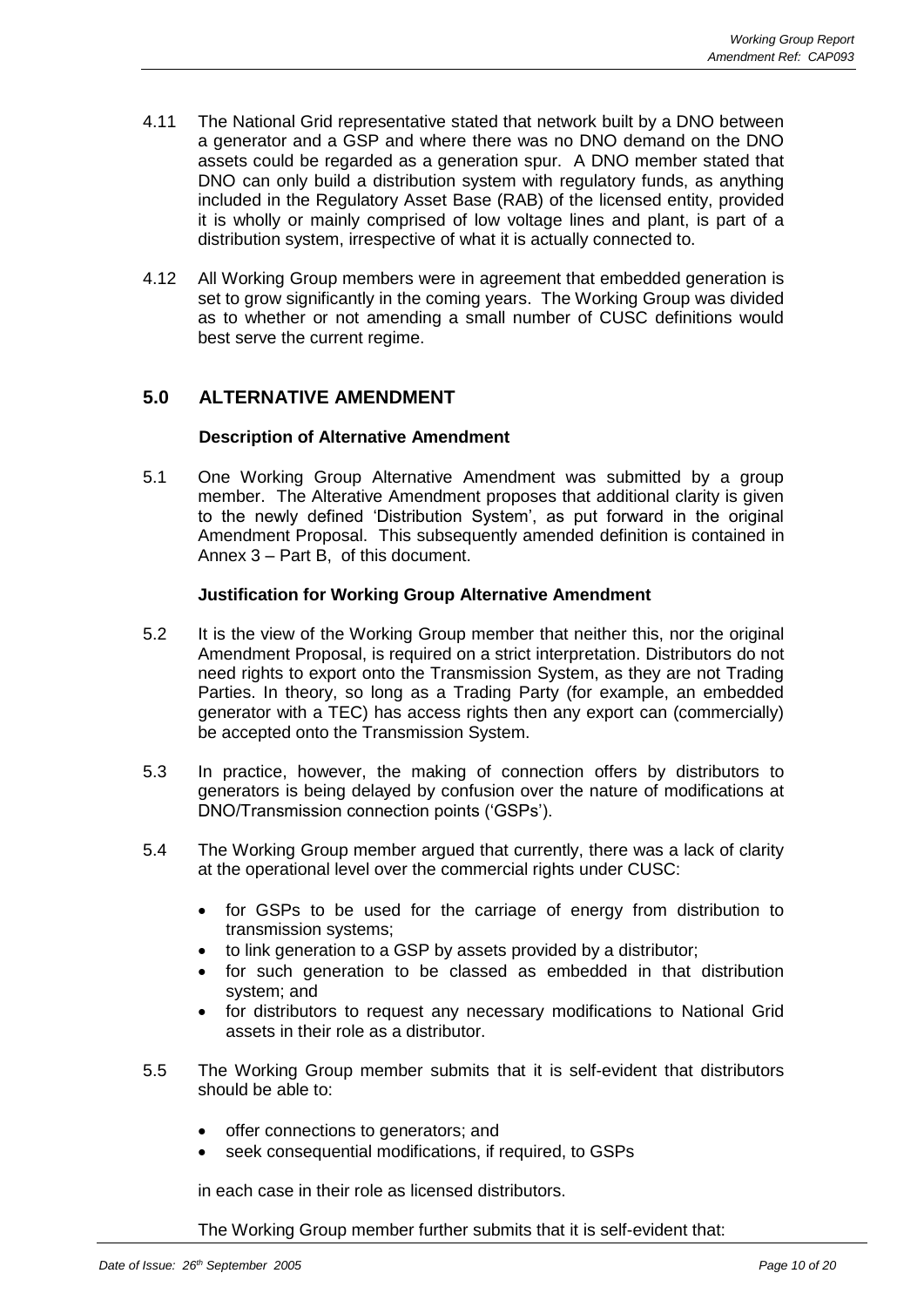- such connections, even if only one party is connected to any relevant assets, form part of the licensee's distribution system; and
- power flows on distribution systems have always been bi-directional, and CUSC would be deficient if it did not adequately reflect this fact.
- 5.6 It is the view of the Working Group member that this Alternative Amendment seeks to dispel any confusion by clarifying within the body of CUSC:
	- as in the original Amendment Proposal, that power flows on distribution systems and across GSPs can be bi-directional; and
	- that DNOs can make 'generation' connections to GSPs in their role as licensed distributors, and that such generation will be treated as embedded, even where there are discrete feeders from GSP to generator that serve no other user.
- 5.7 The alternative view, that such feeders are somehow either direct generation connections or extensions to the transmission system, is inconsistent with the provision of such assets by distributors.
- 5.8 The wording proposed in this WGAA is entirely consistent with the existing definition of transmission.

## **Assessment Against Applicable CUSC Objectives**

- 5.9 Both this alternative amendment and the original proposal seek to facilitate competition in generation. The first step to facilitating competition is to support new entrants: both this amendment and the original proposal start from the fact that new entry is being delayed by confusion over distributors' ability to link generation to GSPs.
- 5.10 The Working Group member submits that this alternative amendment serves the applicable CUSC objectives better than the original amendment by providing further clarification. The Working Group member is concerned that, if the original amendment alone were approved, there would be debate over whether dedicated generation feeders were genuinely part of a distribution system.
- 5.11 The Working Group member further submits that charging issues are secondary to the primary means of facilitating competition, by supporting new entry. If there is a residual concern over charging, the Working Group member suggests that a further amendment proposal is brought forward.
- 5.12 Two Working Group members indicated their support for the alternative amendment proposal on similar grounds to that of the original amendment i.e. it corrects a current defect within the CUSC which is resulting in the refusal to offer connection terms within England and Wales. Therefore if CAP093 WGAA was approved and subsequently implemented it would remove an obstacle to industry entry and/or participation and thus facilitate effective competition in the generation and supply of electricity.
- 5.13 The proposer of the original amendment indicated their support for the WGAA.
- 5.14 Another Working Group member rejected the WGAA as it did not eliminate the concerns raised by the original amendment proposal regarding possible discrimination between embedded and non-embedded generators.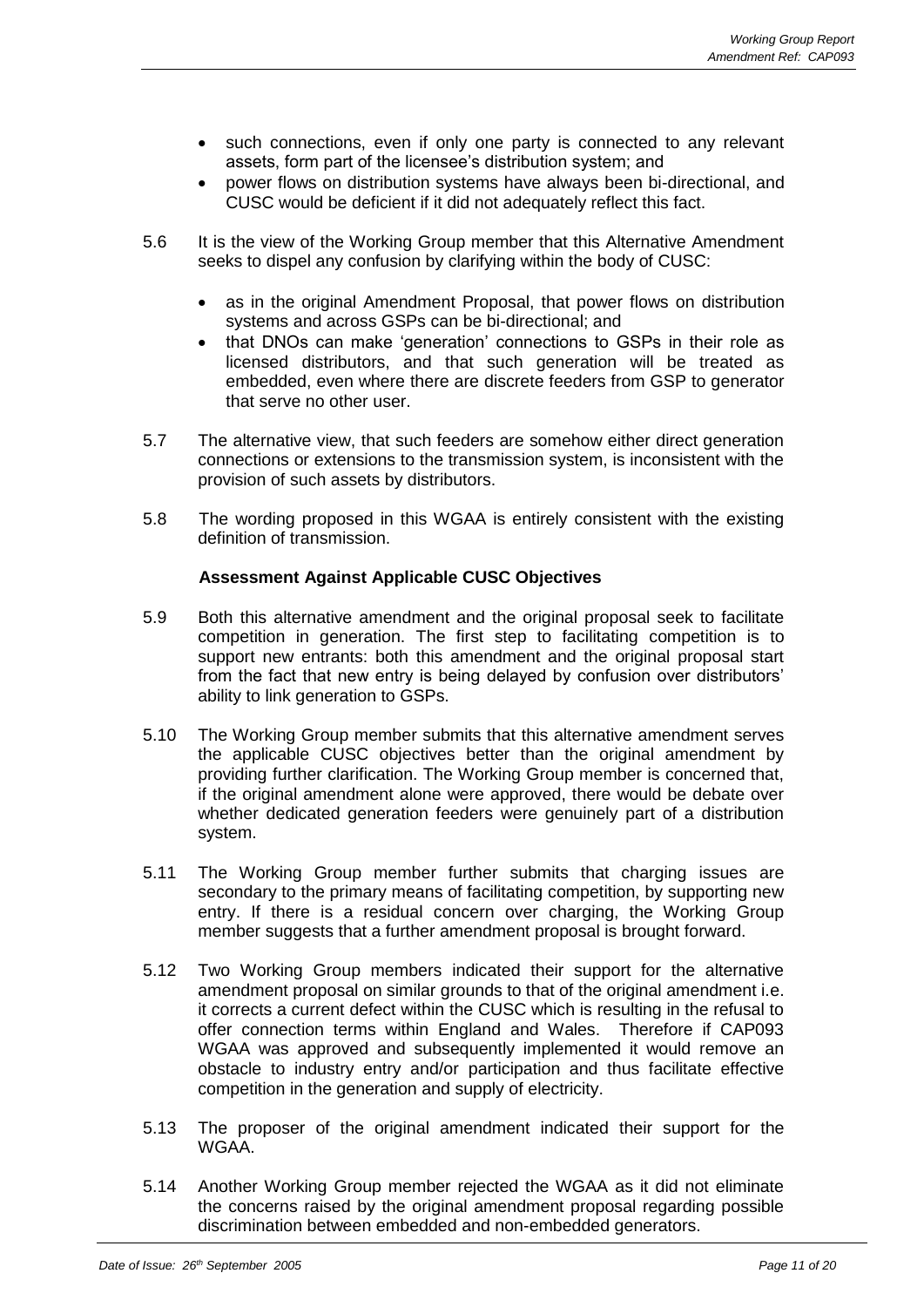- 5.15 In addition the WGAA would still provide commercial initiatives for the development of sizeable projects to connect to the distribution system (avoidance of TNUoS), when it may be more economic for that generation to connect to transmission.
- 5.16 Should the WGAA be approved, National Grid reiterated that clarification would still be required on the issues highlighted in 4.8 of this report.
- 5.17 A minority of Working Group members agreed with the proposer of the WGAA that there needs to be clarity over the treatment of generator-only distribution system. However the Working Group members were not However the Working Group members were not convinced that this was a matter which could be settled by stating something in the CUSC. Whilst it may be possible to state in the CUSC that a generator-only distribution system will be treated for CUSC purposes as an extension of the transmission system, it was in the opinion of the Working Group members, that the CUSC was not the most appropriate mechanism for clarifying such a point i.e. CUSC would be trying to rule out something which was never ruled in.

# **6.0 PROPOSED IMPLEMENTATION AND TIMESCALES**

6.1 It is proposed by the Working Group that should the Authority approve the original or alternative amendment proposal for CAP093, it should be implemented 10 business days after the Authority decisions

# **7.0 IMPACT ON CUSC**

7.1 CAP093 will require a change to Section 11.3 (Definitions) of the CUSC as detailed in the legal text at Annex 3.

# **8.0 IMPACT ON INDUSTRY DOCUMENTS**

### **Impact on Core Industry Documents**

8.1 The Working Group did not identify any impact on Core Industry Documents. However, National Grid reiterated the point mentioned in 3.15, regarding the possible misalignment of the Distribution System and GSP definitions, if CAP093 was approved and implemented with no consequential definition changes to the Electricity and Distribution Licences.

### **Impact on other Industry Documents**

8.2 The Working Group did not identify any impact on other Industry Document.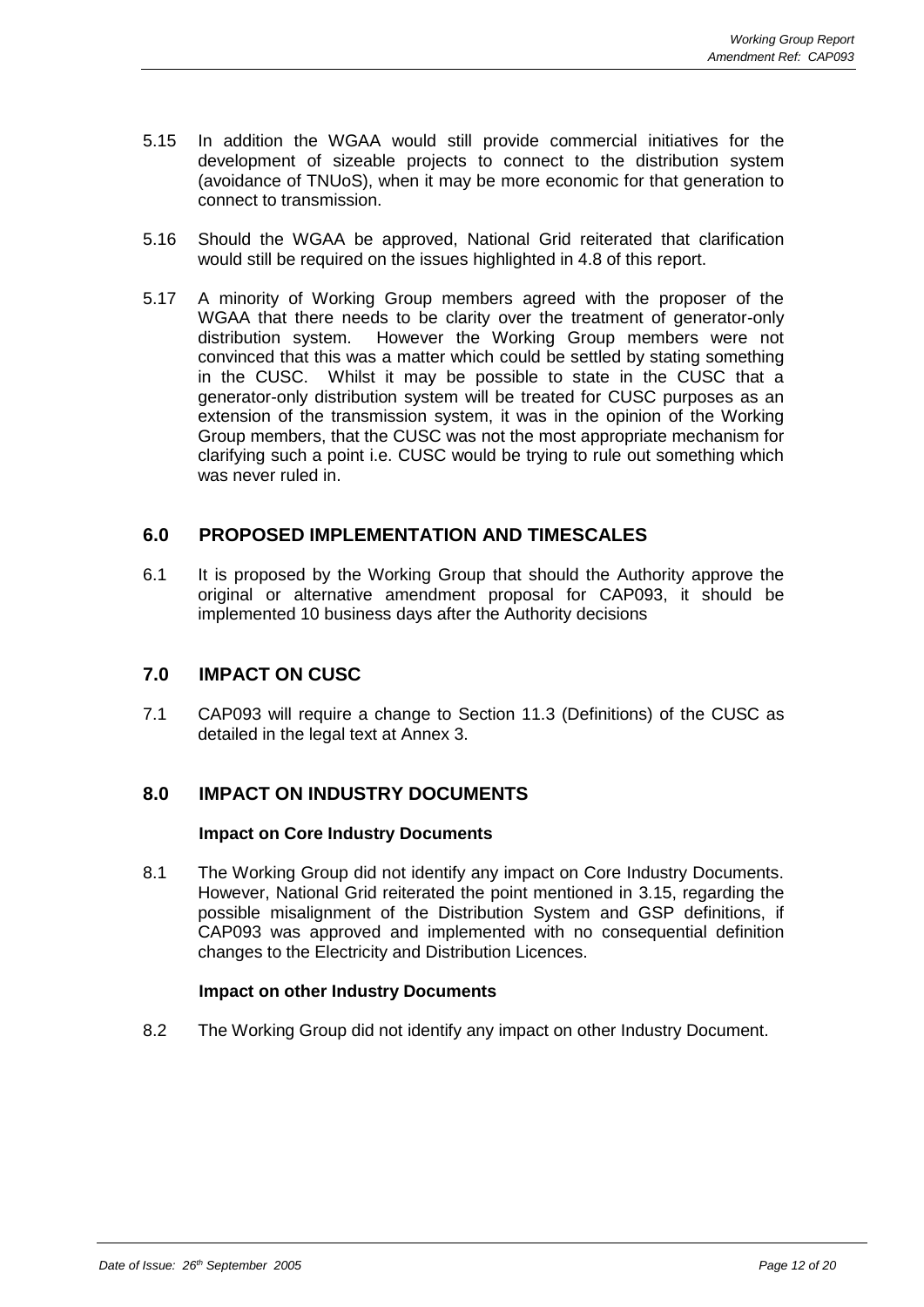# **Annex 1 – Amendment Proposal Form**

# **CUSC Amendment Proposal Form**

**Title of Amendment Proposal:**

Enabling the Flow of Electricity From Distribution Systems Into the Transmission System at Grid Supply Points

**Description of the Proposed Amendment** *(mandatory by proposer)*:

This proposed Amendment aims to recognise the flow of electricity from distribution systems into the transmission system at Grid Supply Points. This will be achieved by altering the CUSC definitions of Grid Supply Point and Distribution System, and by making any necessary consequential changes.

**Description of Issue or Defect that Proposed Amendment seeks to Address** *(mandatory by proposer)*:

This proposed amendment aims to correct a defect of the CUSC that apparently prevents Grid Supply Points from facilitating the flow of electricity from Distribution Systems into the Transmission System. In light of targets for increased amounts of embedded generation there is a strong likelihood that many Grid Supply Points will be required to accommodate two-way flow in the future.

**Impact on the CUSC** *(this should be given where possible)*:

The CUSC (section 11) definitions of Grid Supply Point and Distribution System would need to be modified, and any necessary consequential modifications would need to be made (NGC to advise).

The current definition of grid supply point is a follows:

## "**Grid Supply Point**"

A point of delivery from the **GB Transmission System** to a **Distribution System** or a **Non-Embedded Customer;**

The proposed new definition of Grid Supply Point is a follows:

## *"Grid Supply Point"*

*A point of connection between the GB Transmission System and a Distribution System or a Non-Embedded Customer, providing for delivery from the GB Transmission System and, in the case of a Distribution System, delivery to the GB Transmission System;*

The current definition of Distribution System is a follows:

## *"Distribution System"*

*The system consisting (wholly or mainly) of electric lines owned or operated by any Authorised Electricity Operator and used for the distribution of electricity from Grid Supply Points or generation sets or other entry points to the point of delivery*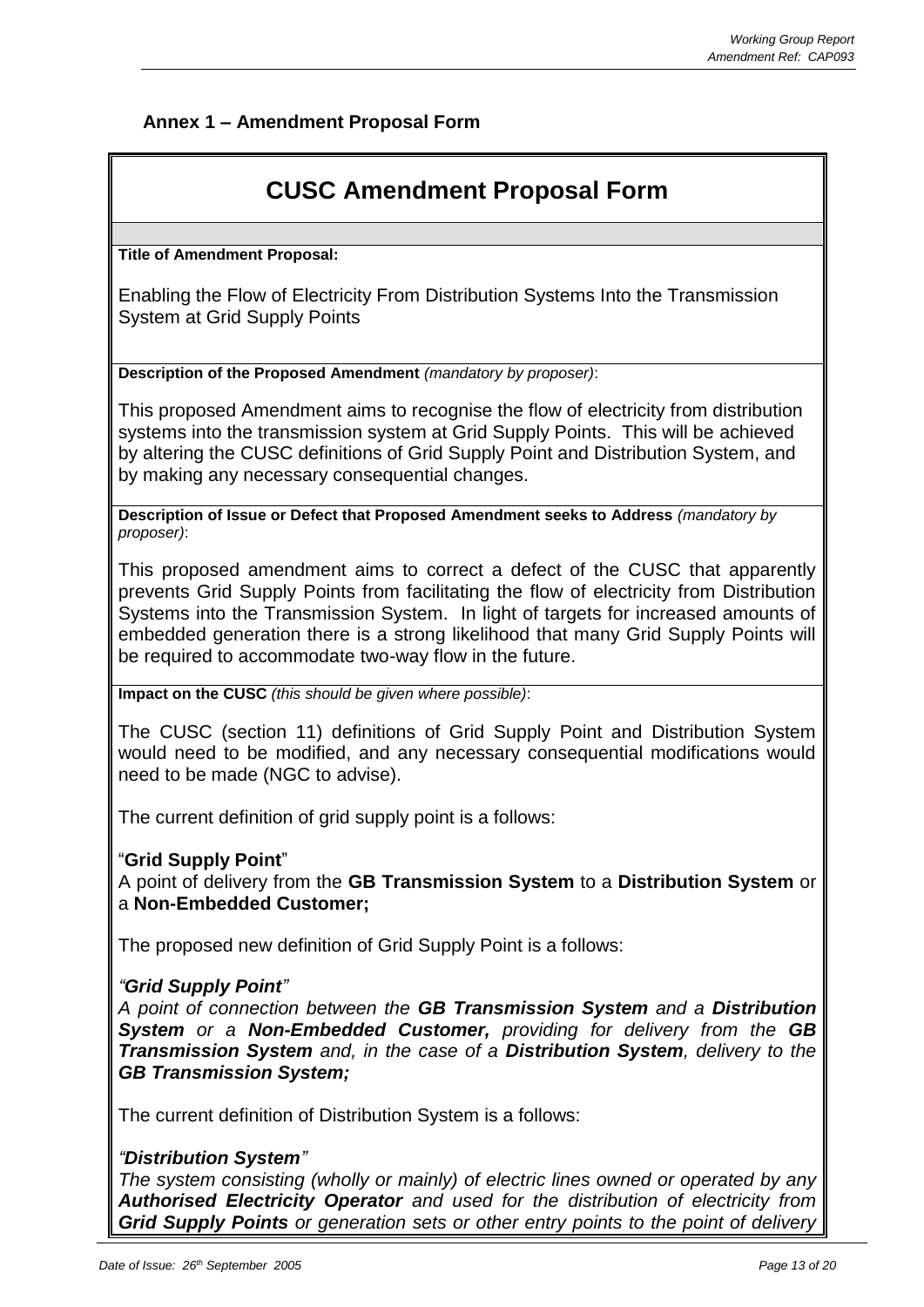*to Customers or Authorised Electricity Operators, and includes any Remote Transmission Assets operated by such Authorised Electricity Operator and any electrical plant and meters owned or operated by the Authorised Electricity Operator in connection with the distribution of electricity, but shall not include any part of the GB Transmission System;*

The proposed new definition is a follows:

# *"Distribution System"*

*The system consisting (wholly or mainly) of electric lines owned or operated by any Authorised Electricity Operator and used for the distribution of electricity from or to Grid Supply Points, or Embedded generators or other entry points, from or to Customers or Authorised Electricity Operators, and includes any Remote Transmission Assets operated by such Authorised Electricity Operator and any electrical plant and meters owned or operated by the Authorised Electricity Operator in connection with the distribution of electricity, but shall not include any part of the GB Transmission System;*

**Impact on Core Industry Documentation** *(this should be given where possible)*:

Impact on core industry documents and the STC to be determined by NGC

**Impact on Computer Systems and Processes used by CUSC Parties** *(this should be given where possible)*:

Impact on relevant computer systems and processes to be determined by NGC

**Details of any Related Modifications to Other Industry Codes** *(where known)*:

None known

**Justification for Proposed Amendment with Reference to Applicable CUSC Objectives\*\***  *(mandatory by proposer)*:

The current version of the CUSC does not specifically accommodate the possibility of the flow of electricity from Distribution Systems into the Transmission System. It is anticipated that there will be an increasing requirement for two-way flow between the Transmission System and Distribution Systems. This amendment is designed to allow licensed distributors to continue to meet their obligations to provide connections for both demand and generation. Central Networks believes this will better facilitate effective competition in the generation and supply of electricity. In particular, and consistent with Government' targets, it paves the way for connection to distribution networks of significant amounts of embedded generation.

In addition to better meeting the Applicable CUSC Objectives, this proposal would better align the CUSC definition of Grid Supply Point with that in both the BSC ("Grid Supply Point": means a Systems Connection Point at which the Transmission System is connected to a Distribution System), and the MRA ("Grid Supply Point" has the meaning given to that term in the Balancing and Settlement Code)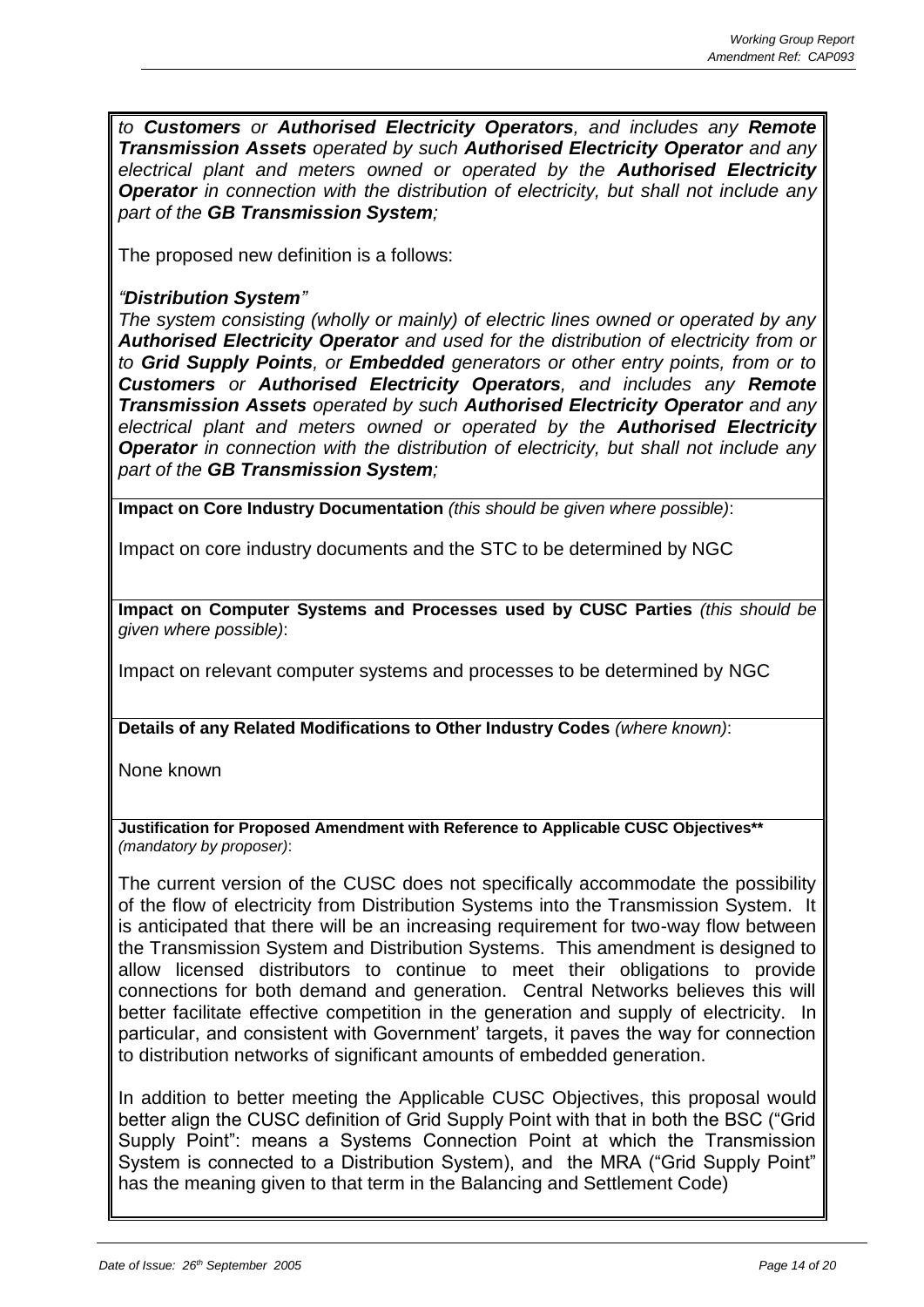| <b>Details of Proposer:</b><br>Organisation's Name:                                                                     | <b>Central Networks East plc and Central Networks</b><br>West plc                                     |
|-------------------------------------------------------------------------------------------------------------------------|-------------------------------------------------------------------------------------------------------|
| <b>Capacity in which the Amendment is</b><br>being proposed:<br>(i.e. CUSC Party, BSC Party or<br>"energywatch")        | <b>CUSC Parties</b>                                                                                   |
| <b>Details of Proposer's</b><br><b>Representative:</b><br>Name:<br>Organisation:<br>Telephone Number:<br>Email Address: | <b>Andrew Neves</b><br><b>Central Networks</b><br>01332 393323<br>Andrew.Neves@central-networks.co.uk |
| <b>Details of Representative's</b>                                                                                      | John Hill                                                                                             |
| Alternate:                                                                                                              | <b>Central Networks</b>                                                                               |
| Name:                                                                                                                   | 01332 393322                                                                                          |
| Organisation:                                                                                                           | John.Hill@central-networks.co.uk                                                                      |
| Telephone Number:<br>Email Address:                                                                                     |                                                                                                       |
| Attachments (Yes/No): No                                                                                                |                                                                                                       |
|                                                                                                                         |                                                                                                       |
|                                                                                                                         |                                                                                                       |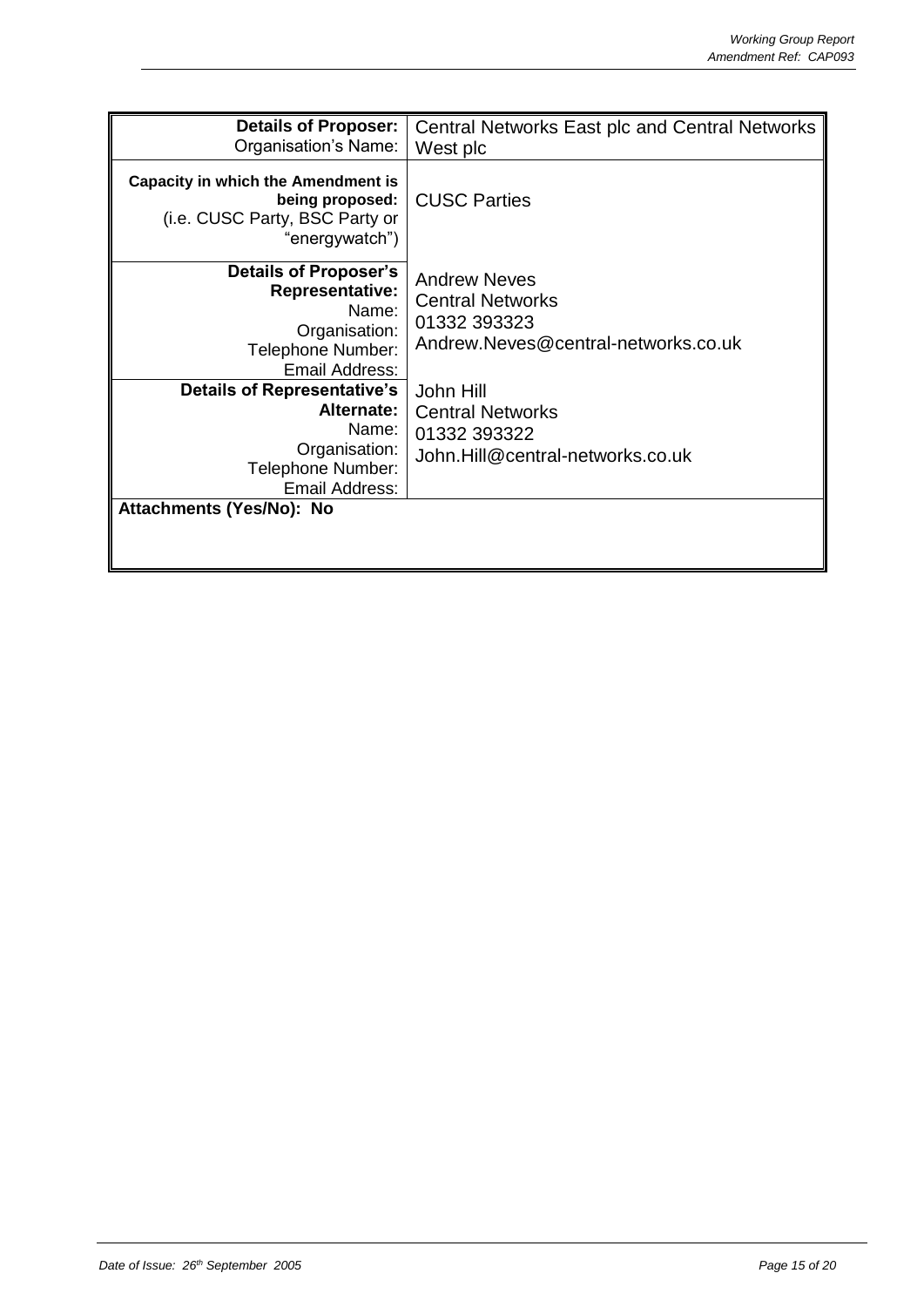# **Annex 2 – Working Group Terms of Reference and Membership**

# **Working Group Terms of Reference and Membership**

# **TERMS OF REFERENCE FOR CAP093 WORKING GROUP**

# **RESPONSIBILITIES**

- 1. The Working Group is responsible for assisting the CUSC Amendments Panel in the evaluation of CUSC Amendment Proposal CAP093 tabled by Central Networks at the Amendments Panel meeting on 24<sup>th</sup> June 2005.
- 2. The proposal must be evaluated to consider whether it better facilitates achievement of the applicable CUSC objectives. These can be summarised as follows:
	- (a) the efficient discharge by the Licensee of the obligations imposed on it by the Act and the Transmission Licence; and
	- (b) facilitating effective competition in the generation and supply of electricity, and (so far as consistent therewith) facilitating such competition in the sale, distribution and purchase of electricity.
- 3. It should be noted that additional provisions apply where it is proposed to modify the CUSC amendment provisions, and generally reference should be made to the Transmission Licence for the full definition of the term.

## **SCOPE OF WORK**

- 4. The Working Group must consider the issues raised by the Amendment Proposal and consider if the proposal identified better facilitates achievement of the Applicable CUSC Objectives.
- 5. In addition to the overriding requirement of paragraph 4, the Working Group shall consider and report on the following specific issues:
	- **whether flow of electricity from distribution systems into the transmission system is currently recognised**
	- **whether the current wording in the CUSC is a "defect"**
	- **whether it would be appropriate to change the definitions of "Grid Supply Point" and "Distribution System"**
	- **the wider implications of the proposals**
	- **consideration of possible alternative options**
	- **clarification of interface between NGC and owner of transmission rights**
- 6. The Working Group is responsible for the formulation and evaluation of any Working Group Alternative Amendments (WGAAs) arising from Group discussions which would, as compared with the Amendment Proposal, better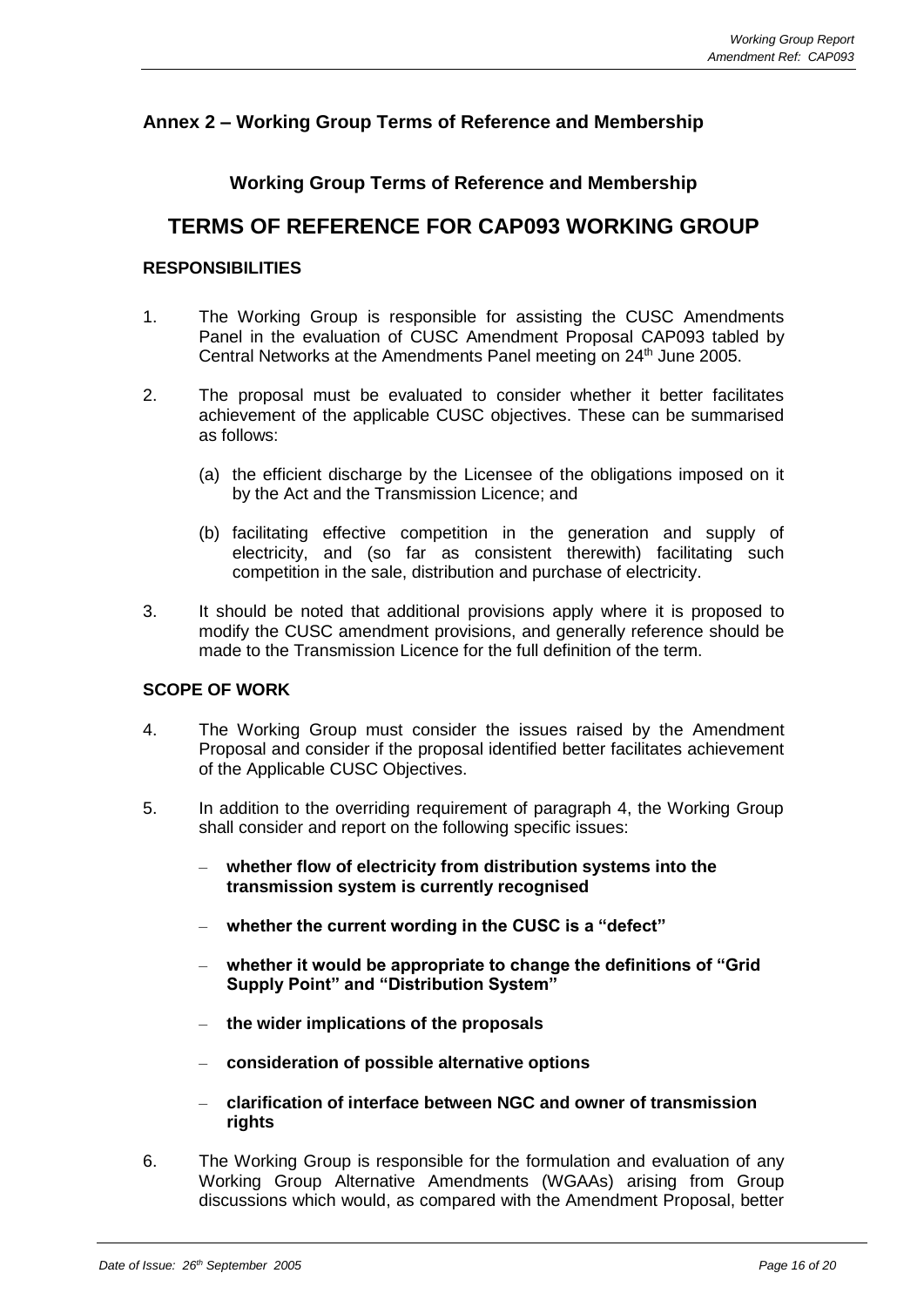facilitate achieving the applicable CUSC objectives in relation to the issue or defect identified.

- 7. The Working Group should become conversant with the definition of Working Group Alternative Amendments which appears in Section 11 (Interpretation and Definitions) of the CUSC. The definition entitles the Group and/or an individual Member of the Working Group to put forward a Working Group Alternative Amendment if the Member(s) genuinely believes the Alternative would better facilitate the achievement of the Applicable CUSC Objectives. The extent of the support for the Amendment Proposal or any Working Group Alternative Amendment arising from the Working Group's discussions should be clearly described in the final Working Group Report to the CUSC Amendments Panel.
- 8. The Working Group is to submit their final report to the CUSC Panel Secretary on 16<sup>th</sup> September 2005 for circulation to Panel Members. The conclusions will be presented to the CUSC Panel meeting on 23rd September 2005.

## **MEMBERSHIP**

9. It is recommended that the Working Group has the following members:

| Chair                                               | John Greasley                                     |
|-----------------------------------------------------|---------------------------------------------------|
| <b>National Grid</b>                                | <b>Nick Pittarello</b>                            |
| <b>Industry Representatives Alec Morrison (SSE)</b> |                                                   |
|                                                     | Andrew Neves (Proposer - Central Networks)        |
|                                                     | John Hill (Proposer's Alternate Central Networks) |
|                                                     | David Miller (CE Electric)                        |
|                                                     | John Capener (British Energy)                     |
|                                                     | Joe Duddy (RES Ltd)                               |
|                                                     | Mark Nixon (RWE)                                  |
|                                                     | Mike Attree (United Utilities)                    |
|                                                     | Mike Harrison (Scottish Power)                    |
|                                                     | Rupert Judson (EdF)                               |
|                                                     | Mark Symes (GdF)                                  |
|                                                     |                                                   |

| <b>Authority Representative</b> | <b>Bridget Morgan</b> |
|---------------------------------|-----------------------|
| Technical Secretary             | Lilian Macleod        |

[NB: Working Group must comprise at least 5 Members (who may be Panel Members) and will be selected by the Panel with regard to WG List held by the Secretary]

10. The membership can be amended from time to time by the CUSC Amendments Panel.

## **RELATIONSHIP WITH AMENDMENTS PANEL**

- 11. The Working Group shall seek the views of the Amendments Panel before taking on any significant amount of work. In this event the Working Group Chairman should contact the CUSC Panel Secretary.
- 12. Where the Working Group requires instruction, clarification or guidance from the Amendments Panel, particularly in relation to their Scope of Work, the Working Group Chairman should contact the CUSC Panel Secretary.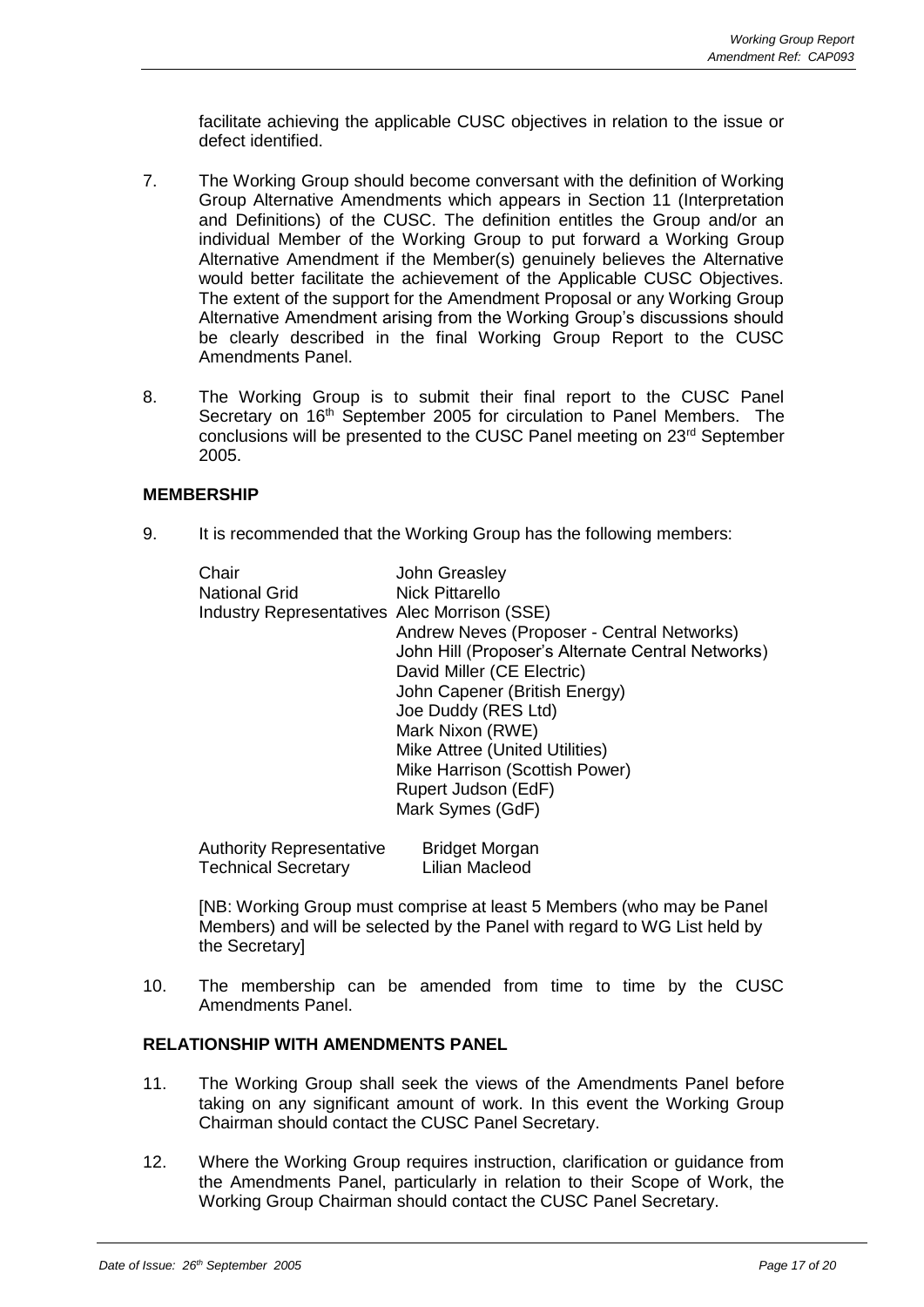# **MEETINGS**

13. The Working Group shall, unless determined otherwise by the Amendments Panel, develop and adopt its own internal working procedures and provide a copy to the Panel Secretary for each of its Amendment Proposals.

# **REPORTING**

- 14. The Working Group Chairman shall prepare a final report to the 23rd September 2005 Amendments Panel responding to the matter set out in the Terms of Reference.
- 15. A draft Working Group Report must be circulated to Working Group members with not less than five business days given for comments.
- 16. Any unresolved comments within the Working Group must be reflected in the final Working Group Report.
- 17. The Chairman (or another member nominated by him) will present the Working Group report to the Amendments Panel as required.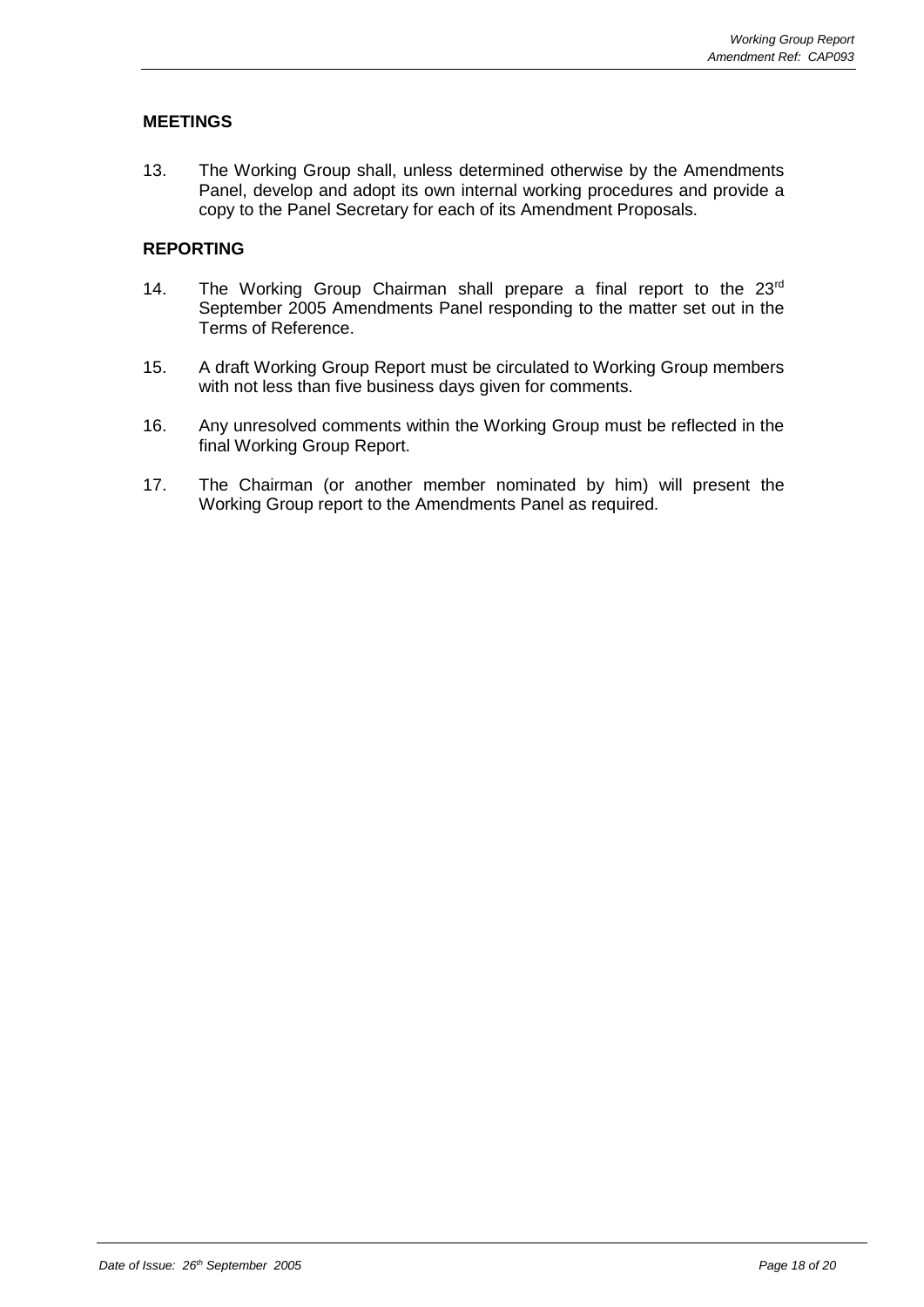# **Annex 3 – Proposed Text to modify CUSC**

# **Part A - Text to give effect to the Proposed Amendment**

## **Conformed Version**

## **Proposed Changes to Paragraph 11.3 of the CUSC (Definitions)**

- **Grid Supply Point** a point of connection delivery from delivery from between the **GB Transmission System** toto and a **Distribution System** or a **Non-Embedded Customer;**, providing for delivery from the **GB Transmission System** and, in the case of a **Distribution System**, delivery to the **GB Transmission System**;
- **Distribution System** the system consisting (wholly or mainly) of electric lines owned or operated by an **Authorised Electricity Operator** and used for the distribution of electricity from or to **Grid Supply Points**, or **Embedded** generation generators sets sets or other entry points, from or to the point of delivery to the point of delivery to **Customers** or **Authorised Electricity Operators**, and includes any **Remote Transmission Assets** operated by such **Authorised Electricity Operator** and any electrical plant and meters owned or operated by the **Authorised Electricity Operator** in connection with the distribution of electricity, but shall not include any part of the **GB Transmission System**;